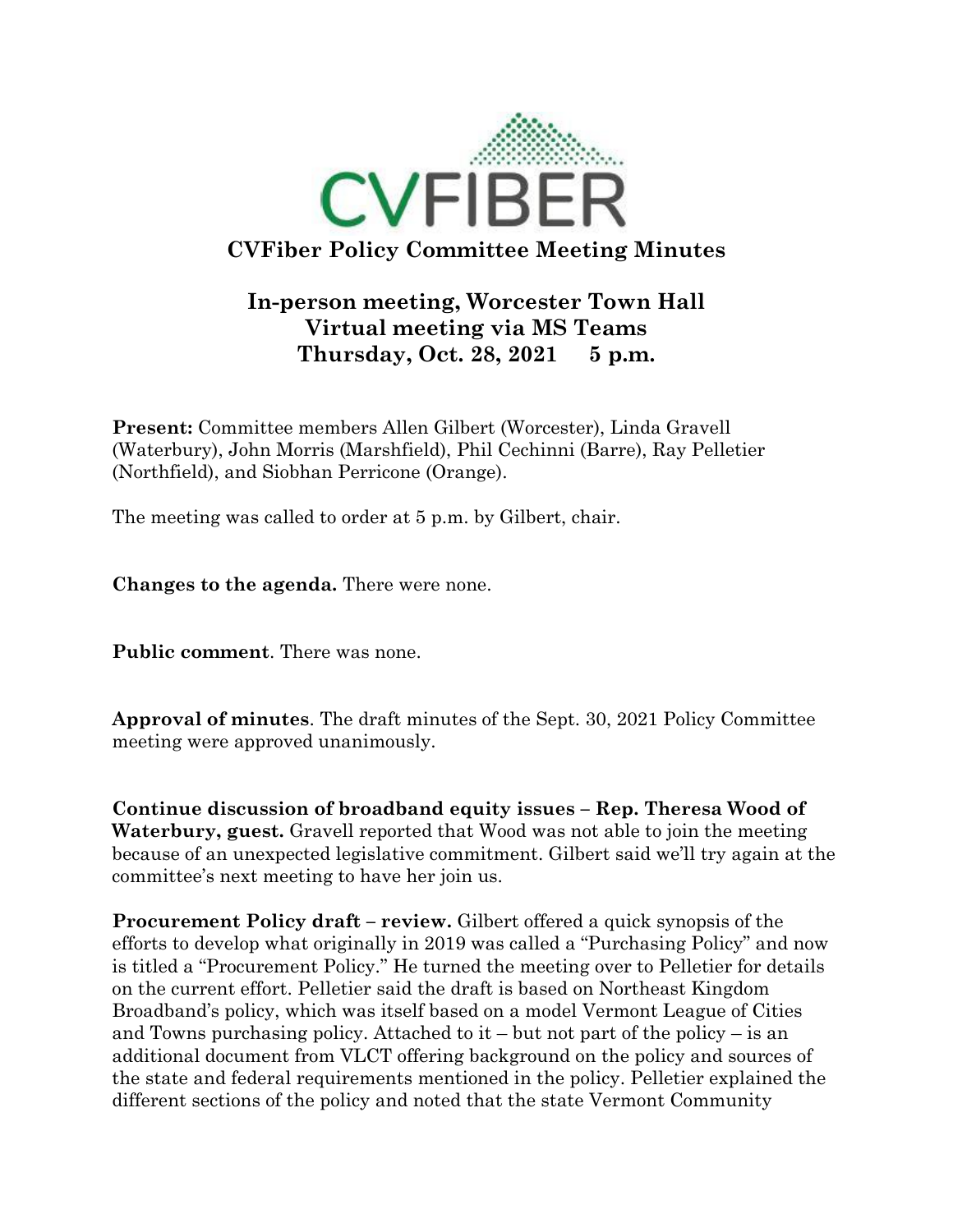Broadband Board requires that all communications union districts have such a policy in place. Gilbert noted that not having one in place will likely slow our ability to access state and federal funds.

Discussion ensued. Cechinni said the guidance document (and therefore the policy) closely follows federal guidance on purchases by agencies and organizations receiving federal funds. Perricone raised the question of whether it would be proper to favor businesses owned by women or minorities if bids appear equal. Pelletier said this is a difficult area; favoritism itself is not permitted. Gravell said experiences she's had in her work show that inserting a clause for special consideration for women- or minority-owned businesses doesn't work. But it was agreed that there is often an additional value to bids from such businesses because they have a diversity of employees whose skills and experiences may be important to the work being bid on. It will be important to make sure we encourage bids from such businesses when proposals are sought. Gilbert pointed out that the VCBB has a majority of women on its board, and that both the chair and the executive director are women. It's a sign of greater inclusion among the people focusing on broadband build-out in the state. Morris had earlier noted the "value" statement in the "Purpose and Authority" section of the policy: "Value does not mean lowest price. Value includes, but is not limited to, consideration of such factors as cost, experience, quality, and timeliness of service." He asked if we needed to make sure that the statement is not used against anyone's bid in a discriminatory fashion. It was agreed that this is a difficult area but that the notion of "value," in a broad sense of the word, is important.

After more discussion, Pelletier moved, and Gravell seconded, that the Policy Committee endorse the adoption of the CVFiber Procurement Policy dated Oct. 25, 2021 and forward it to the Executive Committee for its review, consideration, and further endorsement to the Governing Board. There was additional discussion around whether the Policy Committee should add specific language to the current draft regarding the need for inclusion in seeking and awarding bids. Cechinni said he is worried about our not having a Procurement Policy in place; it's important. Gilbert agreed, saying he would like to see committee approval to continue moving the policy along, even though it might not be perfect. He noted Cechinni had said the policy can always be amended as we move forward with our work and that he agreed. Gilbert then suggested that a friendly amendment be added to Pelletier's motion, the addition being the phrase "with observations," so that the motion reads "that the Policy Committee endorse, with observations, the adoption of the CVFiber Procurement Policy dated Oct. 25, 2021 and forward to the Executive Committee for its review, consideration, and further endorsement to the Governing Board." Gilbert explained that appropriate sections of the draft minutes of this meeting can be noted and sent to the Executive Committee to indicate the Policy Committee's strong interest in ensuring that we do our work, including during bid processes,